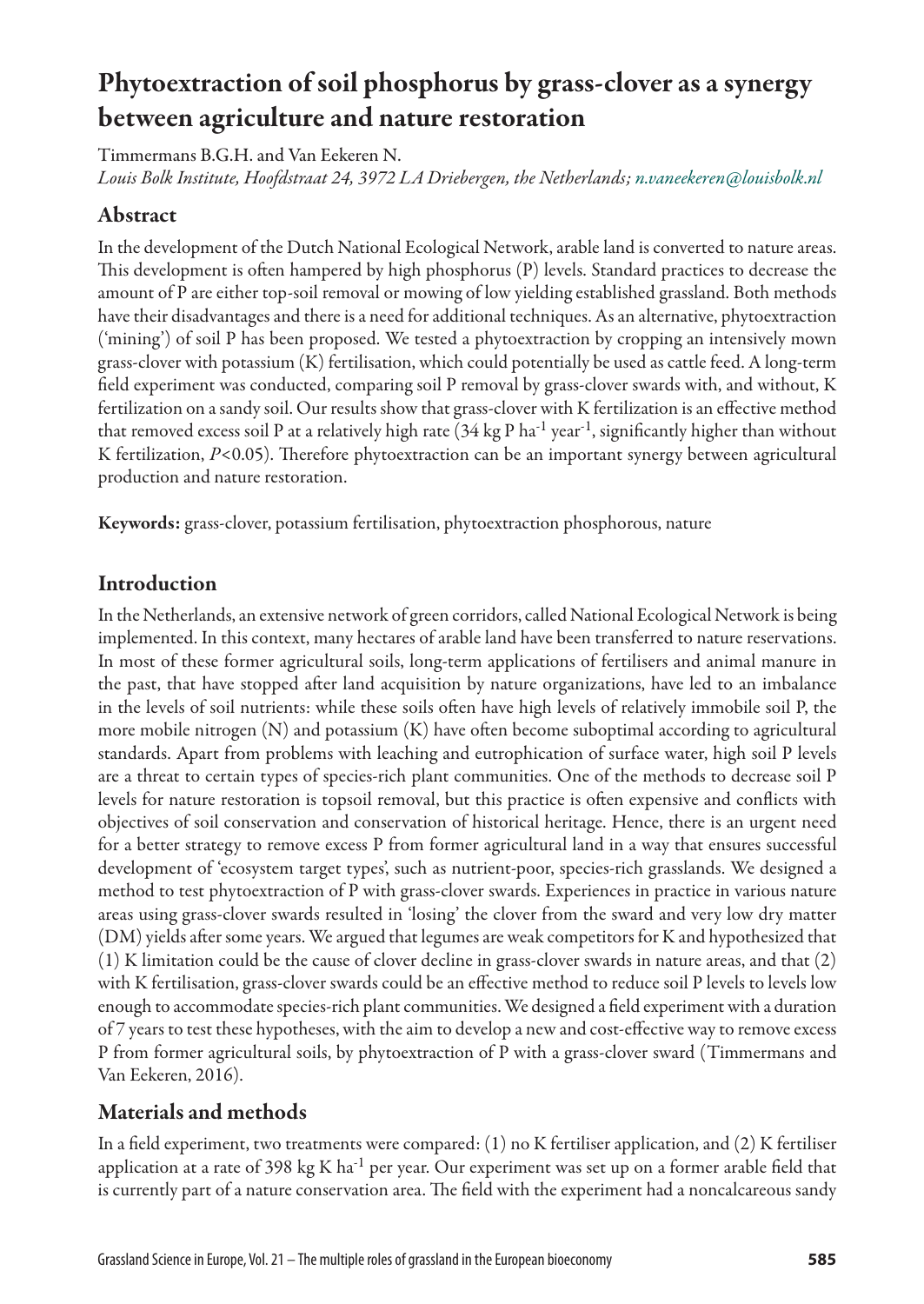soil (Spodosol; Podzol, cover sands of pleistocene origin). Some soil characteristics were: 5.8% soil organic matter in the topsoil, pH-KCl of 4.3 and K-HCl 28.2 mg K kg<sup>-1</sup>. The experimental plots were sown in 2002, and treatments and measurements continued until 2009. The experimental design was a randomized block design in 4 blocks, with 4 replicate plots  $(4\times10\,\text{m})$  per treatment. All plots were sown with a mixture of 30 kg ha-1 perennial ryegrass (*Lolium perenne*) and 4 kg ha-1 white clover (*Trifolium repens*). At each harvest date, all plots were mown with a two wheel tractor (Eurosystems P55). Freshly mown material was weighed and a representative fresh sample of about 700 g was dried at 70 °C for 24 hours. A sub-sample of these dried samples was analysed for P and another sub-sample was dried at 105 °C for one hour additionally to determine DM content and calculate total DM yield. Soil samples from the 0-10 cm soil layer were taken each year in winter and analysed for total P and ammonium lactate extractable P (P-AL). Statistical analysis was performed using GenStat. Repeated measures ANOVA was used for comparing annual data across years and treatments.

#### Results

In the first two years of the experiment the total DM yield (clover plus grass) was similar between treatments, but significantly lower in the unfertilised plots from 2004 onwards, up until the end of the experiment in 2009 (Figure 1).

The amount of P removed by grass-clover was significantly higher in the K fertilised treatment than in the unfertilised treatment (34 kg P ha<sup>-1</sup> year<sup>-1</sup> compared to 26 kg P ha<sup>-1</sup> year<sup>-1</sup> on average over the years). Compared to differences in DM yield, differences in P removal were somewhat smaller between treatments, because P content (g kg<sup>-1</sup> DM) in the treatment without K fertilisation increased with decreasing biomass ( $P<0.001$ ;  $R^2=0.18$ ). Chemical analyses of soil samples from the experimental plots showed significant decreases in P-total and P-AL in both treatments over the years (Figure 2). Soil P levels were generally lower in K fertilised plots than in unfertilised plots, but this treatment effect was not significant (*P*=0.085 and *P*=0.107).

## Discussion and conclusions

Our results indicate that our first hypothesis was correct: in plots without K fertilization, productivity of grass-clover was lower than in K fertilised plots. Our results also support the first part of our second hypothesis, i.e. that grass-clover combined with K fertilisation can be an effective method to reduce soil P levels in sandy soils: this treatment removed 34 kg P ha<sup>-1</sup> year<sup>-1</sup> on average. Our results also provide



Figure 1. Average annual dry matter yield (t ha<sup>-1</sup>) (*P*=0.004) in K fertilised plots and unfertilised plots, from 2002 to 2009. Error bars indicate standard error of the mean. The error bar at the top indicates the least significant difference (*P*<0.05) between the treatments.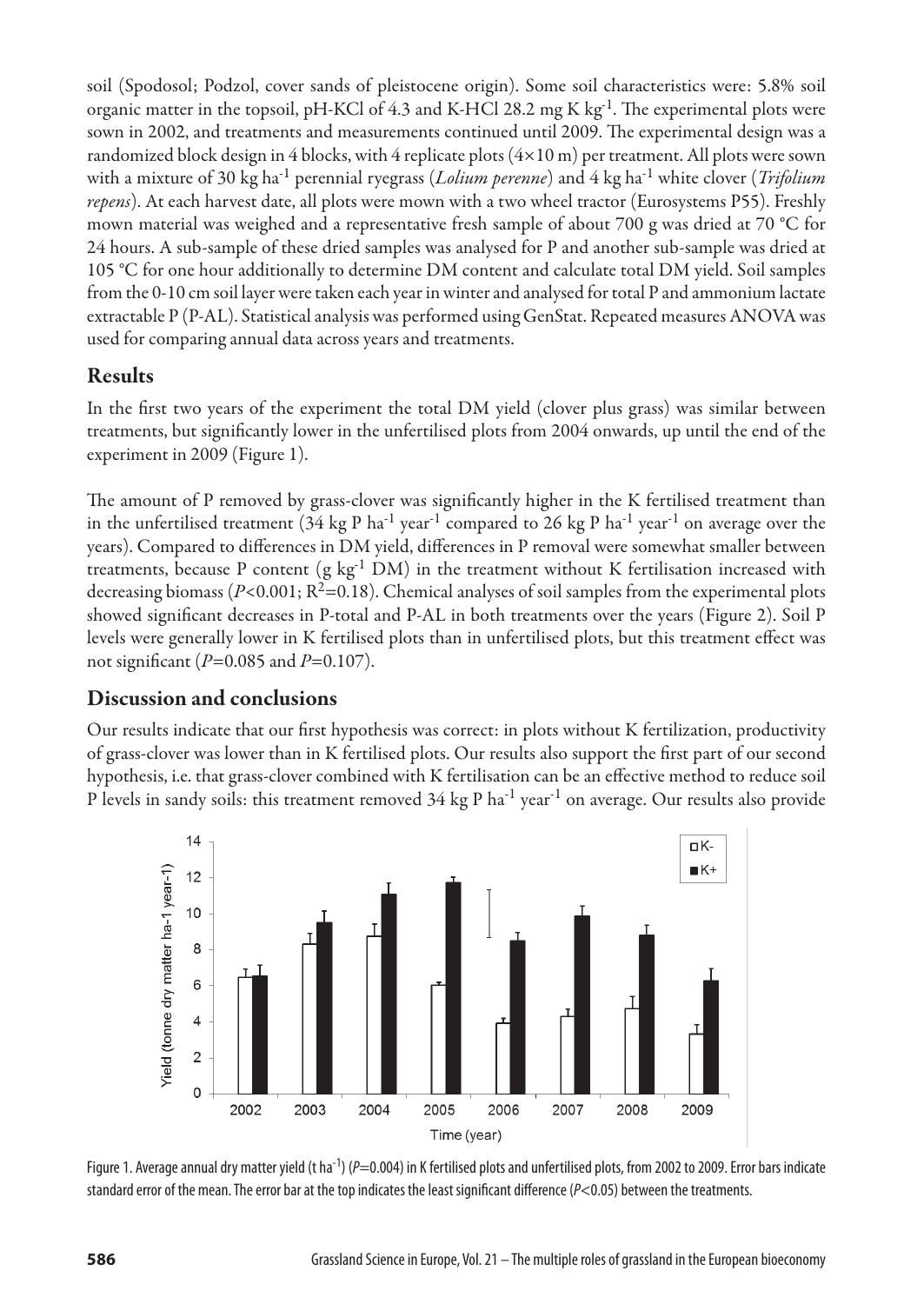

Figure 2. Average P-total (left) and P-AL (right) in the 0-10 cm soil layer of K fertilised plots and unfertilised plots.

evidence for the second part of this hypothesis: that this method could indeed remove enough P to arrive at a plant available P concentration low enough for species-rich grasslands. By the end of the experiment the average soil P level in the K fertilised treatment was comparable to soil P levels in nutrient-poor, species-rich grasslands in the region. We conclude that intensively harvested grass-clover fertilised with K is an effective alternative to topsoil removal to reduce excess P. Moreover, this method provides an elegant way to recycle P, i.e. to transfer excess soil P from new nature areas back into the agricultural system by cattle feed (Timmermans and Van Eekeren, 2016).

#### Acknowledgements

This research was funded by the Agricultural Innovation Bureau (LIB) Noord-Brabant and the province of Noord-Brabant (NL). The authors wish to thank 'Vereniging Natuurmonumenten' and 'Overlegplatform Duinboeren' for their enthusiastic cooperation and assistance.

## References

Timmermans B.G.H. and Van Eekeren N. (2016) Phytoextraction of soil phosphorous by potassium-fertilized grass-clover swards. *Journal of Environmental Quality* 45, 701-708.